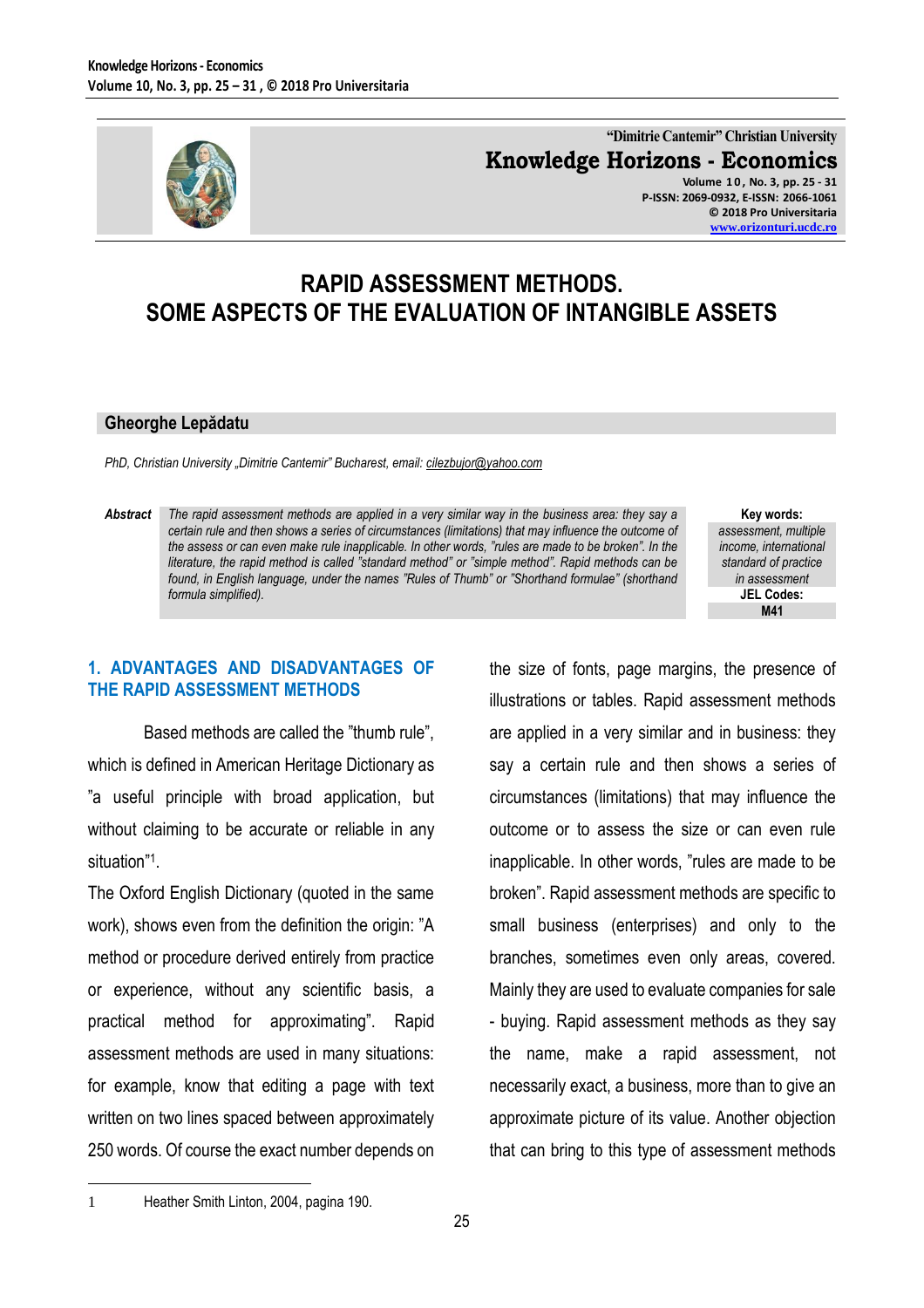could be the fact that business would be based solely on past information on those businesses and the different habits of industry or business area that is located. Restrictions on use of rapid assessment methods are also represented by the purpose of the assess: they do not apply to assessments for accounting and financial reporting, assessing the contribution of members, listing, international transactions, taxation, obtaining credit, privatization or (re) nationalization, judicial expertise, etc. confined to the initial assessment of the business (enterprise) as a starting point of negotiations for the sale - purchase from private.

Countries with tradition which were and still are quite used these methods of assessment are Great Britain, USA and France, but their applicability is more restricted since IVSC<sup>2</sup> - International Valuation Standards Committee, has developed a particular standard in this field, the International Standard Practice Evaluation 12 (GN 12), as will be explained further.

However, the arguments for the rapid assessment methods are still widely used in business? We appreciate that these methods, in addition to aspects of history, traditions and culture involved, presents some clear advantages:

- 1. are operational, it requires more time for calculating the value,
- 2. are simple, does not require laborious calculations or confidential information

 $\overline{a}$ 

(based on a minimum of information, the public generally: book value, gross income, net profit, etc.)

- 3. give values close to market values of business, the price being determined objectively<sup>3</sup> ,
- 4. not expected to give a rigorous set value:
- 5. are spectacular, give a quite realistic in a short time;
- 6. is achieved with low cost, generally not need expert assistance;
- 7. are neutral, non-partisan, not take any of the parties to the transaction by entering any arbitrary coefficients;
- 8. transparent, verifiable and predictable for either side;
- 9. reflect differences in business (enterprises) due to ford, geographical area, local customs and habits, etc.,

part of the treasure of tradition, history and economic culture of the peoples concerned, with widespread.

Because of those certain advantages, business intermediaries use to help customers to set a sale price for their businesses, generally small in size and complexity.

The most important types of rapid assessment methods are:

- multiples of annual gross income
- multiple of annual net income (or cash flow

proper marketing activity, the parties have acted knowingly, prudently and without compulsion ";(International Valuation Standards, Seventh Edition, 2005, page 82).

<sup>2</sup> International Valuation Standards Committee, lodged in London.

<sup>3</sup> Market value is the estimated amount for which property would change the date of valuation, between a buyer and a seller decided at a specified price target transaction after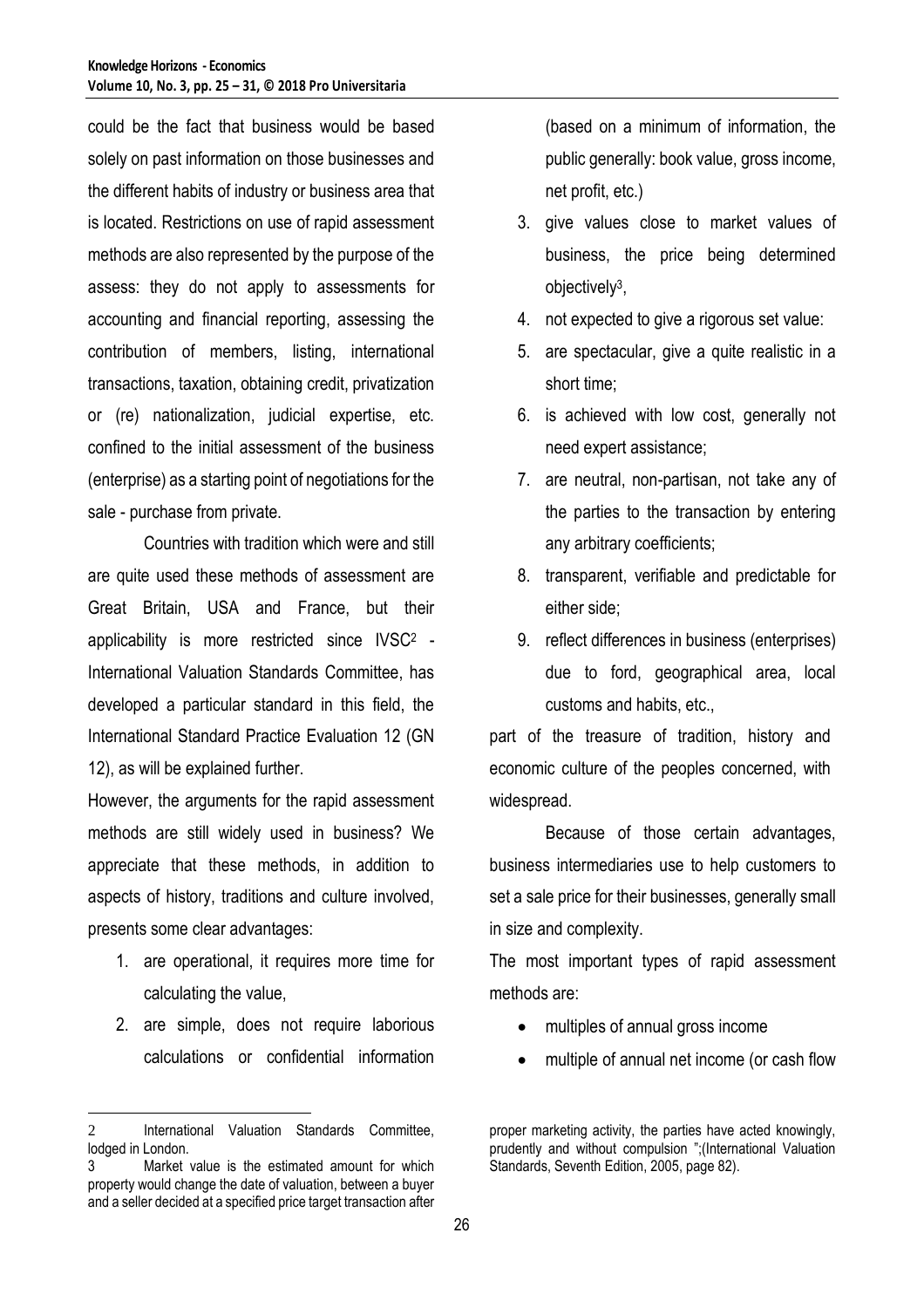- net treasury, EBITDA = profit before interests, taxes, depreciation and amortization<sup>4</sup> )

- a multiple of book value (from sheet)
- multiple of the unit of production or income (salary, room, seats, subscribers, etc.. ).

Relying heavily on data from the books, the results of these evaluation methods have a greater relevance as the accounts are managed with more accuracy (honesty), and the legal economy and financial - accounting and taxation are more stable. Also have to be considered other requirements that may result in calculating market value. Otherwise, use a single multiplier has no significance. The economy is more stable, more diverse and advanced, it produces more sales transactions purchase of business (enterprises) and thus appear more and more rapid assessment of their methods, more relevant, more reliable and credible.

### **2. METHODS BASED ON MULTIPLE INCOME**

Closest theoretical and methodological framework for these methods consists of the discounted cash flow method (DCF - Discounted Cash Flow) because it quantifies the amount of future revenue (and hence value) of the business using current income (capitalization), or show the present value of a future cash flow (update). Same make a quick assessment based on current income

multiplication, only instead of a percentage rate cap / update, it uses a multiplier.

The first step in using an income multiplier is similar to the first stage of applying the DCF method: the choice of base, type and size of the gain to be multiplied. Probably the best basis for the calculation of earnings is the cash flow (net treasury), but not always have all the information to calculate exactly. Therefore, because cash flow is not immediately visible in the financial reporting of small companies<sup>5</sup>, rapid assessment methods in different areas should find and use a different basis of calculation. It is generally advisable to use current or historical net income or earnings (profit) before falling interest and taxes  $(EBIT)^6$  and EBITDA to approximate two cash flows. Evaluating a company where the owner has an excessively high salary and / or give himself other great benefits granted in addition to salary (car service, health insurance premiums, etc.) will need to make some adjustments to make these revenues comparable to those of other firms in the same area.

A second step is to choose the size that will be applied multiple income type selected. This multiple will be chosen depending on the degree of business risk, as where we choose the share capitalization rate risk or to update the DCF method. In general, the multipliers value is in the range 3 to 5 times, coinciding with a profit rate of 33% per year for a gain multiplied by three times, or with a profit

 $\overline{a}$ 4 Earnings Before Interest, Taxes, depreciation and Amortisation. These methods are consistent and comparable value obtained by rapid assessment methods, with market values, which include the sales comparison approach, income capitalization approach (including discounted cash flow

analysis) and cost approach (International Valuation Standards edition seventh, 2005, page 81).

<sup>5</sup> All accounting systems, financial reporting required for small and medium-sized balance sheet (with annexes) and profit and loss account.

<sup>6</sup> *Earnings Before Interest and Taxes.*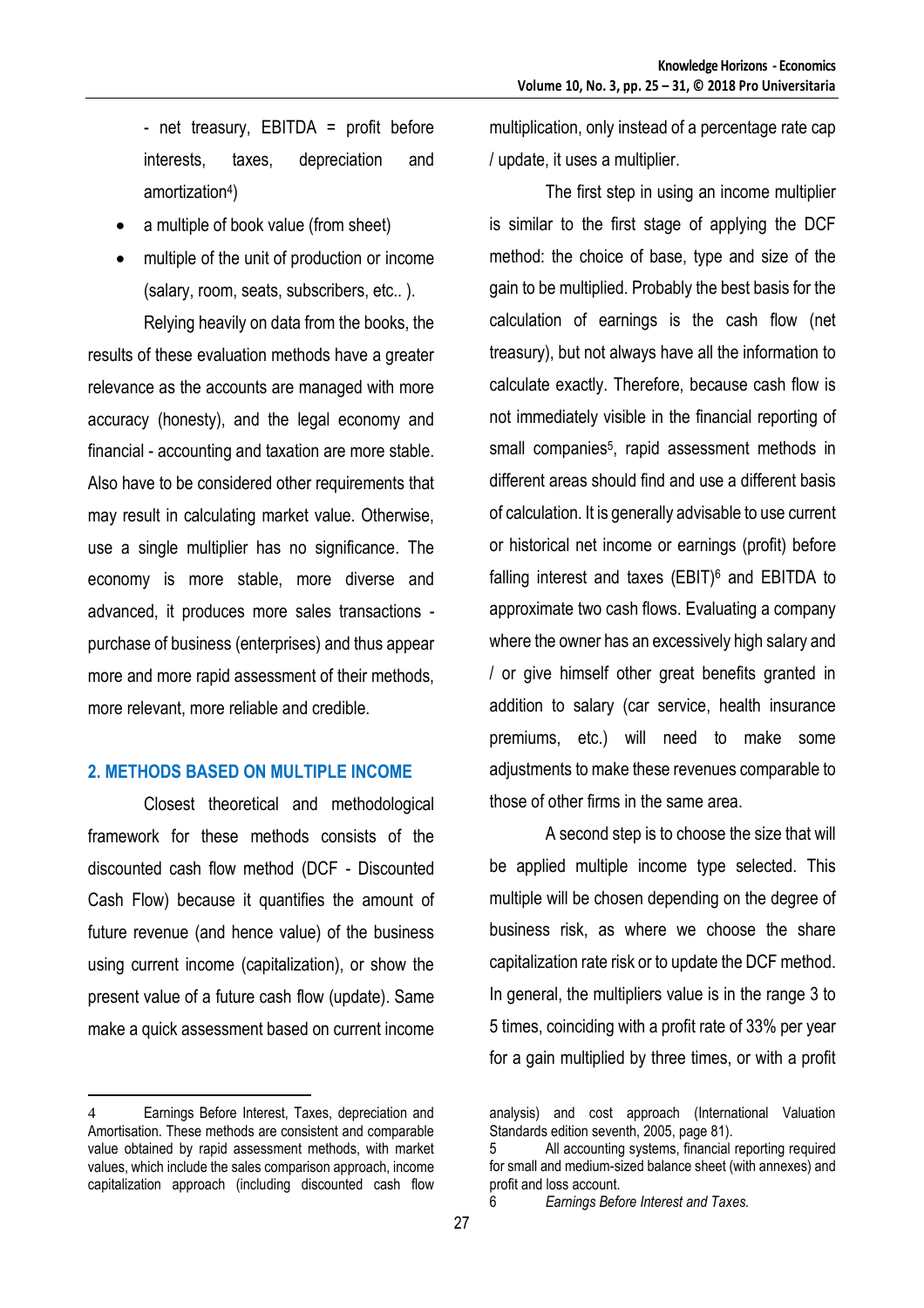rate of 20% per year for a gain multiplied 5 times. This approximates the capitalization rate or update that could derive from a theoretical construct more sophisticated, such as the DCF method. We could watch the size of these multipliers also from the angle of view of the expected duration of the investor to recover their investment: for example, an investor who has paid for a business of five times its net profit is expected to recover their investment in 5 years.

### **3. OTHER RAPID ASSESSMENT METHODS**

Historical book value of assets is representing the owner (enterprise value - V), which is calculated by subtracting liabilities (D) of total assets (A), resulting in net assets accounting (NCA) or equity **(C) = V = ANC C = A - D**.

The carrying amount includes all net profits of past years, if the company did not pay dividends to owners. Thus, according to the payment of dividends, we can use the book value (net asset accounting) to evaluation the multiplier (if dividends were paid) or without multiplier (if you have not paid dividends).

Book value problem is that it does not necessarily reflect market value and no goodwill value internally generated business. As a method of using multiple versions of gross income are multiple method income of a production unit (room in the hotel) or the method of multiple net profit a worker (truck driver), as a special highlighting the role and importance of factors for successful

business in different sectors. A quick assessment can be considered the brand valuation method, developed by specialists of the company Interbrand Group PLC London, entitled "Method net profit multiple historical one"<sup>7</sup> .

## **4. THE ROLE OF THE BUSINESS INTERMEDIARIES**

Business intermediaries work closely both with sellers and buyers of business in order to facilitate transactions. Thus, the seller, intermediary helps to determine the amount of business (enterprise) and develop its marketing plan for it to identify potential buyers. When a client (potential buyer) makes an offer, the intermediary that negotiates with the selling price and other terms of the sale - purchase and helps the buyer to obtain financing. Business intermediaries and business transaction adds value in several ways:

- 1. develop and implement marketing plan for finding and selecting buyers, which is a time consuming activity,
- 2. accurate assessment of the business through one of the methods presented above,
- 3. experience, the database of similar transactions and their contacts to provide access to deep knowledge of the market, thus they managed to find more buyers compete and thus to obtain a better selling price.

 $\overline{a}$ 7 Sorin V. Stan, Ion Anghel, Veronica Gruzsniczki, 2006, paginile 142 – 146.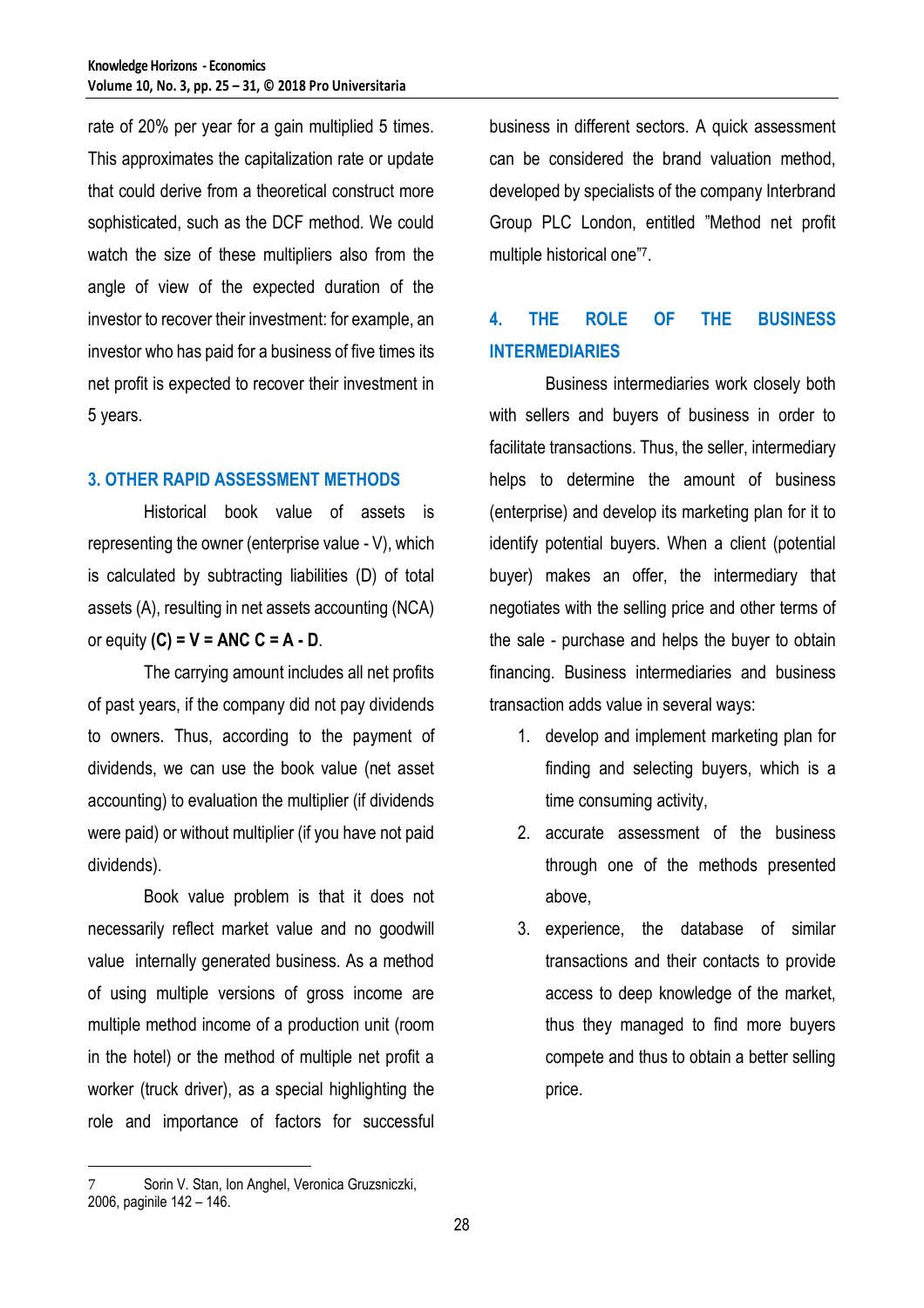Costs of intermediation activities in carrying out business transactions are:

a) a fee between 6-10% of the business transaction (another quick assessment!)

b) a charge for conducting initial assessments and to prepare and implement marketing plan, which may lead to a total cost for the seller between 5. 000-10.000 dollars<sup>8</sup>, one that may include recovering the selling price.

## **5. INTERNATIONAL STANDARD OF PRACTICE EVALUATION**

To assess these small businesses, there is a particular international standard: International Standard Practice Evaluation 12 - NG 12, entitled "Evaluation of specialized property-generating business (PSGA)". In the globalized world (even step by step, as is the case with the formation of the European Union, for example), the methods provided by this standard tends to replace the use of rapid assessment, as presented here, due to limitations and disadvantages their above.

Thus, NG 12 provides that this standard is targeted exclusively to assessing PSGA-sites, but should be used in accordance with the provisions of other international valuation standards, such as:

NG 1: Assessment of the property,

NG 3: Evaluation of plant, machinery and equipment;

NG 4: Evaluation of intangible assets,

NG 5: Evaluation movable,

NG 6: Assessment of the enterprise,

NG 9: discounted cash flow analysis.

The assessment also PSGA also the subject of an international standard for assessing IVS 1 - Market value as basis for evaluation, and if the aim is to record PSGA value in financial reporting, then apply the provisions of international standards for financial reporting applications IVA 1 - Assessment of Financial Reporting. PSGA are considered as individual business (itself) and, currently, are assessed on their potential profit before interest, tax, depreciation and amortization (EBITDA) to reflect the activity of a reasonably efficient operator, often using DCF method or using a capitalization rate applied to EBITDA.

PSGA extra profit generated more than market expectations, and which may be assigned to the business manager<sup>9</sup>, will not be included. The specific situation of the manager, on the fiscal position, depreciation policy, the cost of borrowed capital and capital invested in business is not taken into account in establishing a base of comparison for different properties and different management. Although the techniques and concepts are similar to those commonly used for valuing business, truly, with the amendment that PSGA assessment disregards tax liabilities, depreciation policy, the cost of borrowed capital and capital invested in the business, assessing PSGA based on other input data than the underlying, typically, an enterprise evaluation. Evaluation results can be shared between different parts of PSGA assets to financial

 $\overline{a}$ 

<sup>8</sup> In U.S.A.

<sup>9</sup> It's about goodwill (goodwill) personnel manager.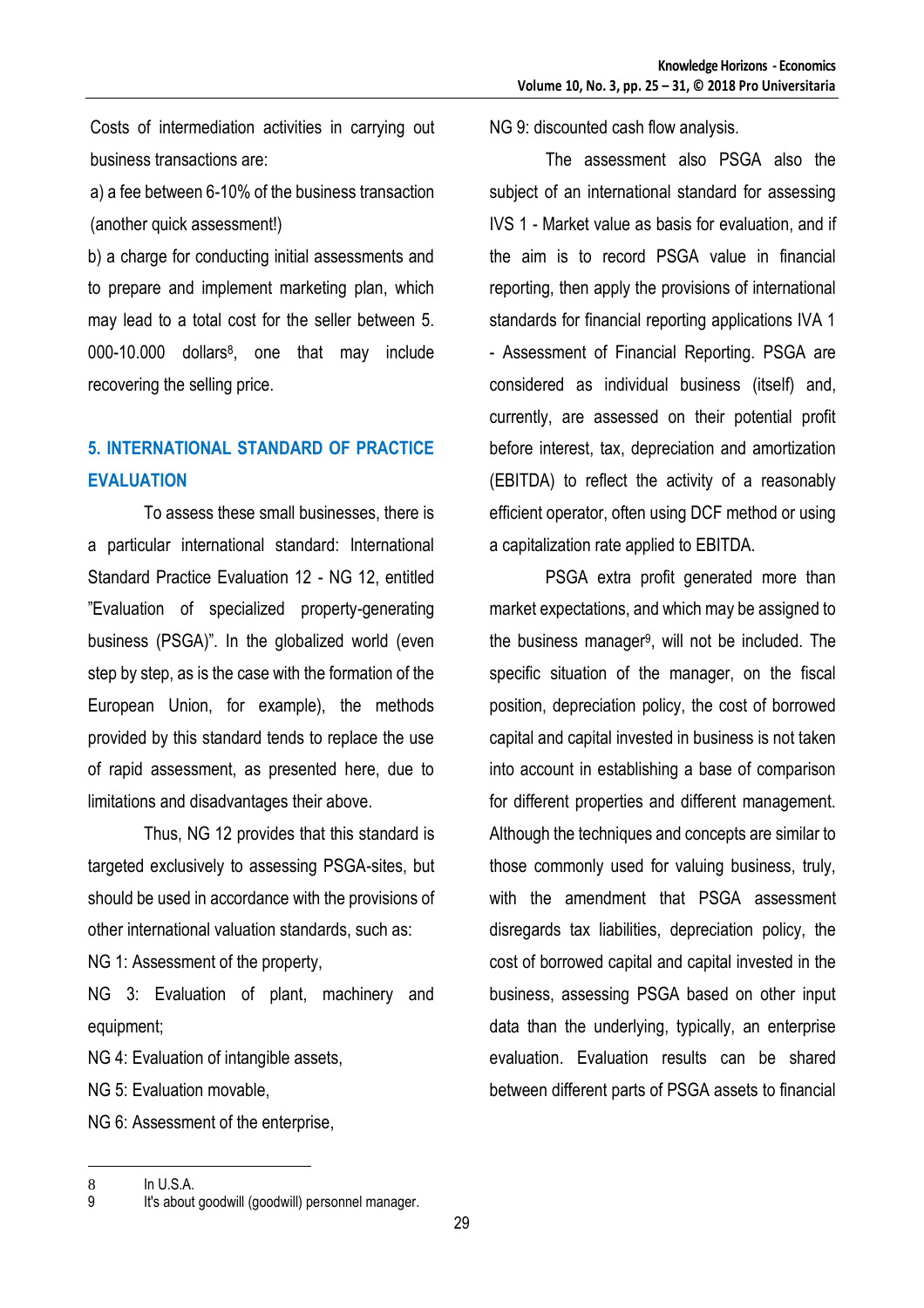reporting, establishing property tax and, when requested, for property lending.

### **6. EVALUATION OF RAPID METHODS OF INTANGIBLE ASSETS**

Intangible assets are measured by rapid methods in two ways:

a. Directly and individually, or

b. Indirectly and globally, in all business / enterprise.

In the first case, intangible assets are assessed individually or the enterprise value is represented by their value, or those value plays an important part in determining the total amount of enterprise. When car dealers, one of two methods for assessing the business determine its value in terms of it's goodwill, calculated as an amount representing 1 to 3 times the business gross profit (EBT). Alcoholic beverage outlets are evaluated by two rapid methods, which take into account the value of a license for the sale of alcoholic beverages, its cost calculated. The value of such stores is calculated by adding twice the amount the owner an annual retains for itself (SDC), the license cost and value of stock.

In the second case, by this method of assessment is implicitly recognize intangible assets in the total value of its business, whether exclusively owned or related business and the personality of the manager, staff, etc. that further work remains in the acquired company that sold.

 $\overline{a}$ 

#### **7. CONCLUSION**

Even if these rapid assessment methods have a solid scientific foundation, they also got a spread, utility, applicability and importance that can no longer ignore them. For business owners, appraisers, business intermediaries, employer groups, trade or profession, consulting firms, professional evaluators, research institutes, teachers, etc. they have great value and relevance, and therefore should not be looked. These methods can provide a fairly accurate picture of a business as a starting point for planning transaction. Certainly these methods must be combined with other methods, themselves in need, as noted, thorough analysis, adjustments and interpretations for each case. Also, these methods may be alternatives to turn to check the reliability of results obtained from other assessment methods. Another advantage, quite importantly, the rapid assessment methods is that not collide with the provisions of the International Valuation Standards, they may have methods that produce similar market value, based on market comparisons and income multiplication or profits.

However, for recognition and reliability, these methods of assessment should be imposed on companies traded in an active market<sup>10</sup>.

Their reliability and accuracy it is not so high that it can be used for purposes of registration in accounting, financial reporting preparation, listing on stock exchanges, international transactions,

<sup>10</sup> An active market is a market where all conditions are met: (a) items sold in the market are homogeneous, (b) can always be found willing buyers and sellers, and (c) prices are publicly available"; (International Accounting Standard No. 38

in volume 2002 International Accounting Standards, Economic Publishing House, Bucharest, 2002, page 38-10).